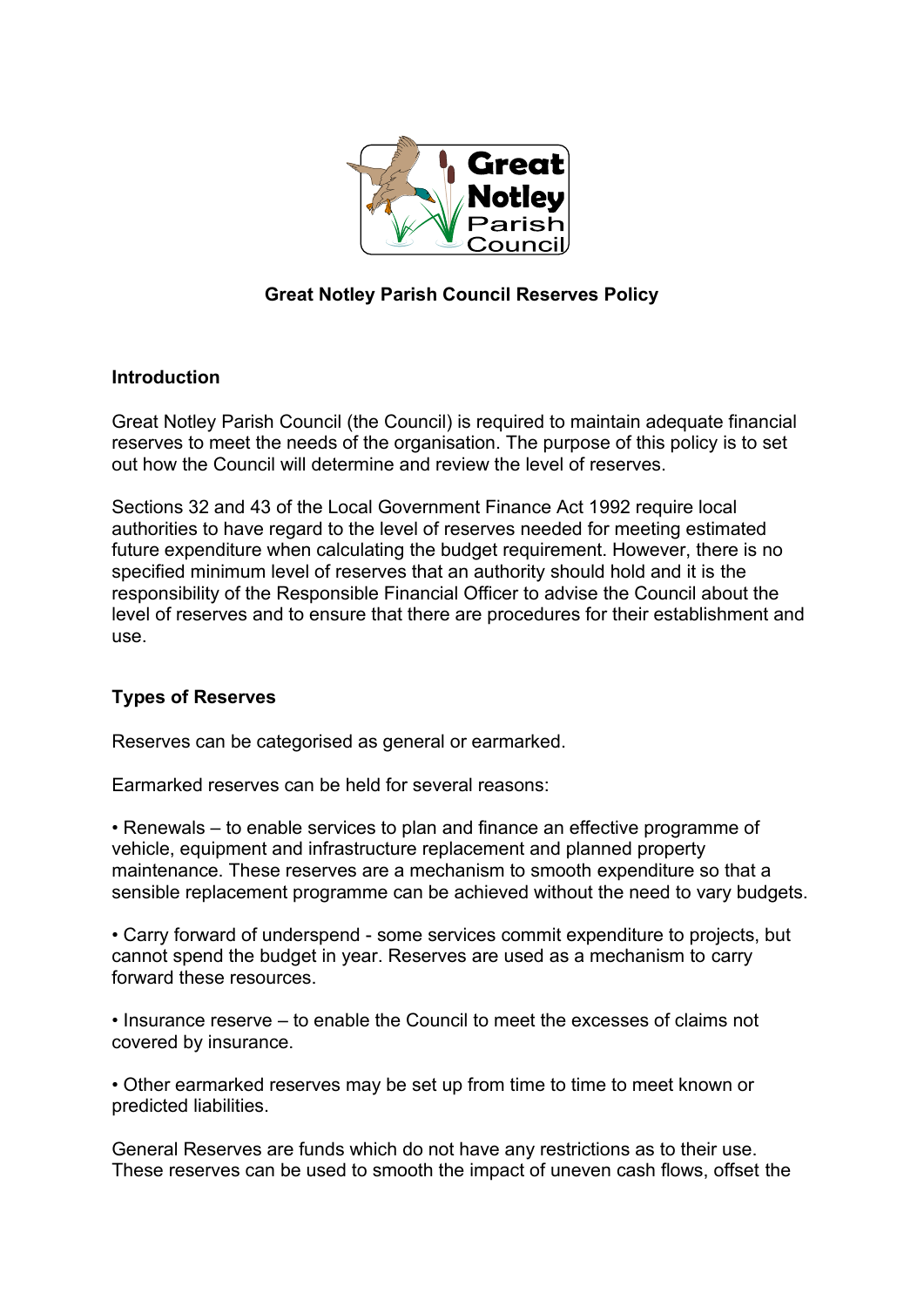budget requirement if necessary or can be held in case of unexpected events or emergencies.

#### **Earmarked Reserves**

Earmarked reserves will be established on a "needs" basis, in line with anticipated requirements.

Any decision to set up a reserve must be made by the Council.

Expenditure from reserves can only be authorised by the Council.

Reserves should not be held to fund on-going expenditure. This would be unsustainable as, at some point, the reserves would be exhausted. To the extent that reserves are used to meet short term funding gaps, they must be replenished in the following year. However, earmarked reserves that have been used to meet a specific liability would not need to be replenished, having served the purpose for which they were originally established.

All Earmarked Reserves are recorded on a central schedule held by the Responsible Financial Officer which lists the various Earmarked Reserves and the purpose for which they are held.

Reviewing the Council's Financial Risk Assessment is part of the budgeting and year end accounting procedures and identifies planned and unplanned expenditure items and thereby indicates an appropriate level of Reserves.

#### **General Reserves**

The level of General Reserves is a matter of judgement and so this policy does not attempt to prescribe a blanket level. The primary means of building general reserves will be through an allocation from the annual budget. This will be in addition to any amounts needed to replenish reserves that have been consumed in the previous year.

Setting the level of General Reserves is one of several related decisions in the formulation of the medium term financial strategy and the annual budget. The Council must build and maintain sufficient working balances to cover the key risks it faces, as expressed in its financial risk assessment.

If in extreme circumstances General Reserves were exhausted due to major unforeseen spending pressures within a particular financial year, the Council would be able to draw down from its earmarked reserves to provide short term resources. Even at times when extreme pressure is put on the Council's finances the Council must keep a minimum balance sufficient to pay one month's salaries to staff in General Reserves at all times.